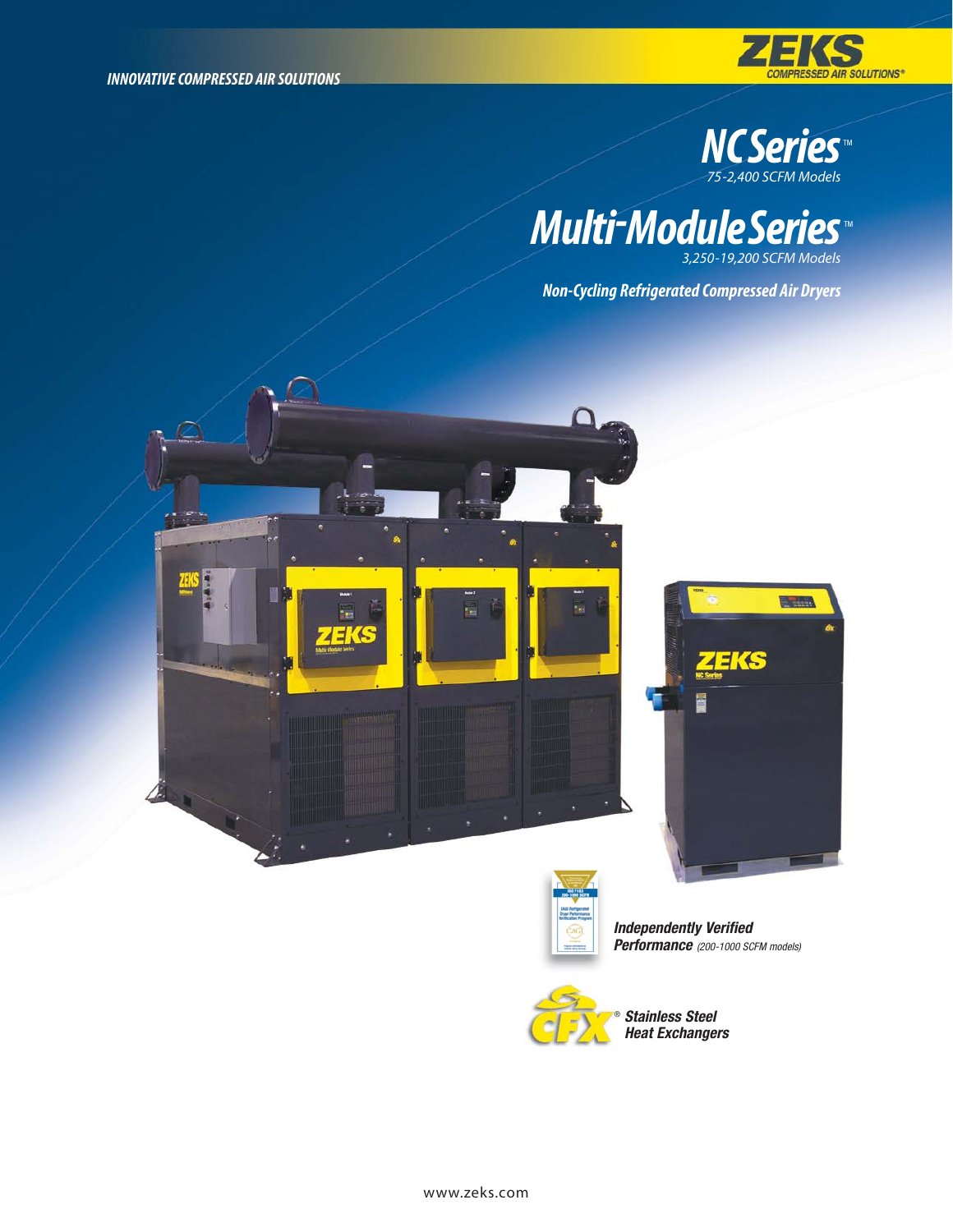

Compressed air is used commonly for powering tools and equipment, in production and finishing processes and to control valves and instruments. The compression process itself causes concentrations of water, compressor lubricant aerosols, and air-borne particulates to increase to levels that can damage tools, increase maintenance requirements or spoil finished product.

#### *Efficient Operation*

NC Series™ dryers cool compressed air using a hermetically sealed refrigeration system. Moisture from the cool air condenses and is efficiently separated and discharged from the dryer. The result is clean, dry air that is suitable for the most demanding applications.



NC Series<sup>™</sup> dryer components are sized and matched to enable consistent dew point at full or partial moisture loading in all industrial environments:

- Fully hermetic refrigeration systems minimize maintenance requirements
- Generously sized condensers deliver rated performance even in elevated ambient temperatures
- ZEKS exclusive moisture separator design provides 99% separation efficiency
- ZEKS CFX®-based precooler/reheater cools incoming compressed air to reduce the load on the refrigeration system thereby minimizing energy cost
- ZEKS CFX®-based precooler/reheater warms outgoing compressed air to eliminate pipe sweating

## *ZEKS Performance Has Been Independently Verified!*

Through participation in the Compressed Air and Gas Institute (CAGI) Performance Verification Program, actual performance and energy consumption of

200-1000 SCFM NC Series™ dryers have been independently validated. Visit www.zeks.com to view ZEKS refrigerated dryer Data Sheets. Insist upon a dryer with performance

that has been independently validated.



*NC Series*TM *model* 400*NCG shown in standard configuration.*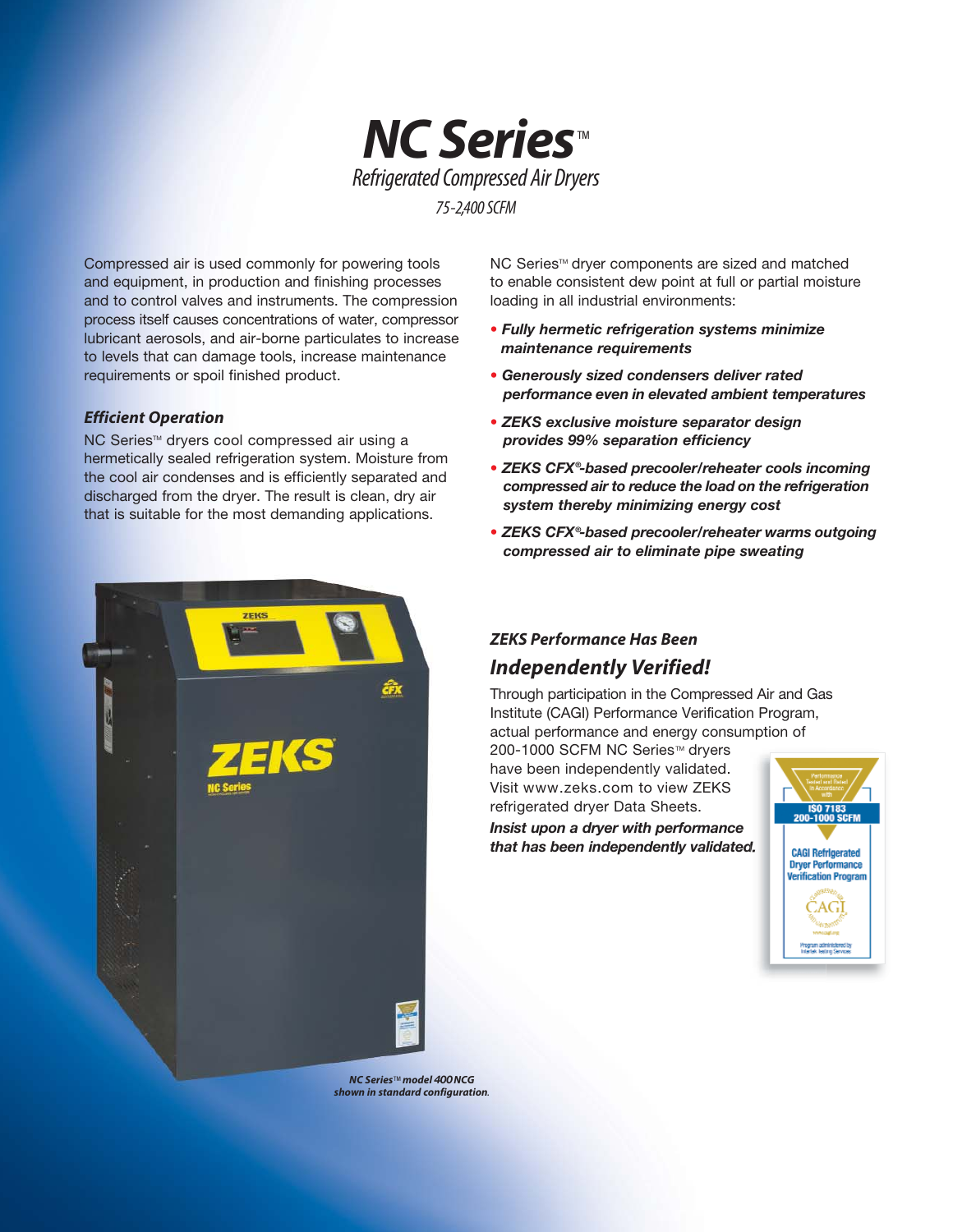



*Refrigerated Compressed Air Dryers*

3,250-19,200 SCFM

# *Built-In Redundancy Provides Superior High Volume Air Treatment*

For large volume compressed air applications, Multi-Module Series™ dryers provide the benefits of NC Series™ dryers plus:

#### *Redundancy –*

Multi-Module Series™ dryers are an assembly of individual air treatment modules, each with refrigeration system, heat exchangers, moisture separator and drain. Two or more modules are integrated to form eleven dryer models with air treatment capacities from 3,250 -19,200 SCFM. This modular approach provides inherent redundancy of critical dryer components, eliminating the need to operate and maintain more than one dryer. Individual electrical disconnects on each module enable the dryer to remain operational and continue to provide compressed air treatment even if a module must be isolated for service or maintenance.

#### *Versatility and Expandability –*

Individual modules in each dryer model share a single INLET and a single OUTLET air header, each with dual connection capability. This permits connection to either side of the dryer to suit site conditions. Multi-Module<sup>TM</sup> dryers have also been engineered to address the ever-changing manufacturing environment. Because header centerline position is common among all models, planned increase in air treatment capacity can be accommodated through addition of modules.



*Multi-Module Series* TM *model 4000 NCFM shown configured with water-cooled refrigeration condensers.*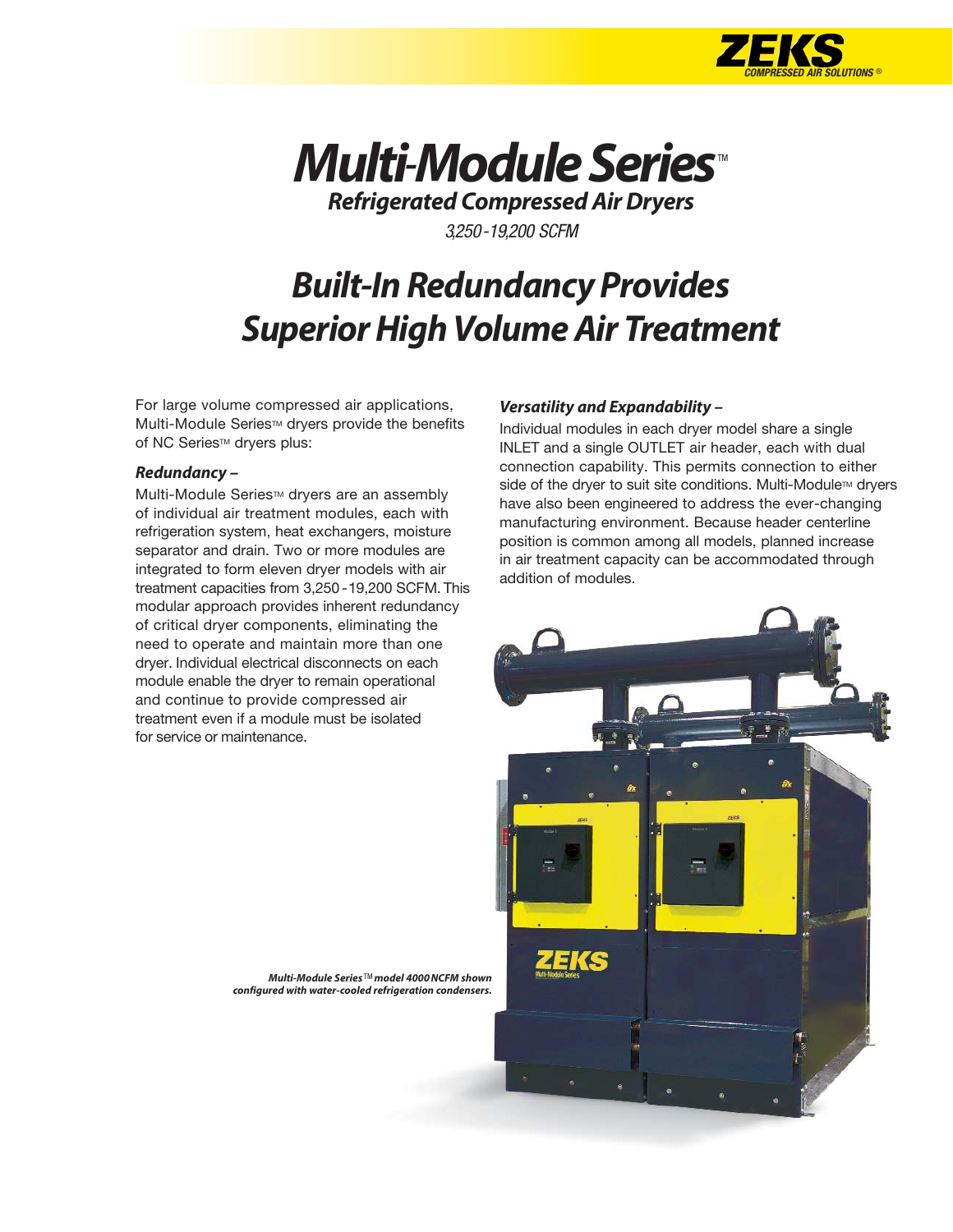#### *The Standard of Excellence For Heat Exchanger Design*

ZEKS patented CFX® heat exchangers have been engineered exclusively for compressed air drying. The unique design features:

- •100% Stainless Steel **Construction**
- •Very Low Pressure Drop
- •3-5 Times More Flow Area Than Competitive Exchangers
- •Greater Fouling Resistance Than Competitive Exchangers
- •Higher Energy Efficiency Than Competitive Exchangers
- •ZEKS Exclusive 10-Year Warranty

Even well maintained compressed air systems can contain corrosive impurities that are introduced at the air compressor intake. The corrosion-resistance of CFX® stainless steel heat exchangers addresses this threat, providing durability in environments where exchangers made of copper or other metals are not suitable.

#### *Durable Construction*

The internal structure of NC Series™ and Multi-Module Series™ dryers is made of heavy gauge galvanized steel. Full external cabinet is powder coated with removable panels that allow convenient access to all serviceable components.

*…Engineered to maximize operating efficiency and provide continuous trouble-free service in a broad range of compressed air applications.*

HIGH TEM SYSTEM<br>ENERGIZED **LOW TEMP** DRYER ON REFRIGERATION ZEKS Compustat-Standard on 500-800 ON

#### *Electronic Performance Control*

NC Series™ and Multi-Module Series<sup>™</sup> dryer operation is automatically controlled to ensure

DPC-Standard on 1000-2400, optional on 75-400

continuous air treatment. Both Compustat and DPC controllers enable the user to monitor the dryer refrigeration system as well as adjust condensate drain timing at the touch of a button.

Compustat Controller - Standard on 500-800 models. Includes LED display to communicate dryer operating status.

DPC Controller - Optional on 75-400 models. Enhanced version standard on 1000-2400 models. Includes backlit LCD to communicate dryer operating status.

DPC Plus Controller - Optional on 500-2400 models and standard on 3250-19200 models. Provides all the features of the DPC Controller, with the addition of air temperature and pressure displays.

|                                   | Dryer Model |           |                |            |  |  |  |  |
|-----------------------------------|-------------|-----------|----------------|------------|--|--|--|--|
| Display Of:                       | 75-400      | 500-800   | 1000-2400      | 3250-19200 |  |  |  |  |
| • Chiller Temp.                   | 0           | S         | S              | S          |  |  |  |  |
| • Refrig. Suction Pres.           | S (Gauge)   | S (Gauge) | S              | S          |  |  |  |  |
| • Refrig. Suction Temp.           | NA.         | $^+$      | S              | S          |  |  |  |  |
| • Refrig. Discharge Pres.         | NA.         | $^+$      | S              | S          |  |  |  |  |
| • Refrig. Comp. Running Time      | O           | $^{+}$    | S              | S          |  |  |  |  |
| • Dryer Running Time              | 0           | $^{+}$    | S              | S          |  |  |  |  |
| • Diagnostic Memory               | U           | $^{+}$    | S              | S          |  |  |  |  |
| • Inlet Air Pres. and Temp.       | NА          | $^{+}$    | $\overline{+}$ | S          |  |  |  |  |
| • Outlet Air Pres. and Temp.      | NА          | $\pm$     | $^{+}$         | S          |  |  |  |  |
| Drain Time Adjustment             | U           | S         | S              | S          |  |  |  |  |
| <b>Automatic Dryer RESTART</b>    | 0           | S         | S              | S          |  |  |  |  |
| Remote START/STOP-Ready           | U           | S         | S              | S          |  |  |  |  |
| <b>Remote Alarm Contact</b>       | 0           | S         | S              | S          |  |  |  |  |
| <b>MODBUS Communication-Ready</b> | 0           | ┿         | S              | S          |  |  |  |  |

S - Standard feature with either Compustat or DPC

O - Option provided by DPC

NA - Not Applicable

+ - Included with DPC Plus Option



Protected under U.S. Patent Nos. 6,186,223 and 6,244,333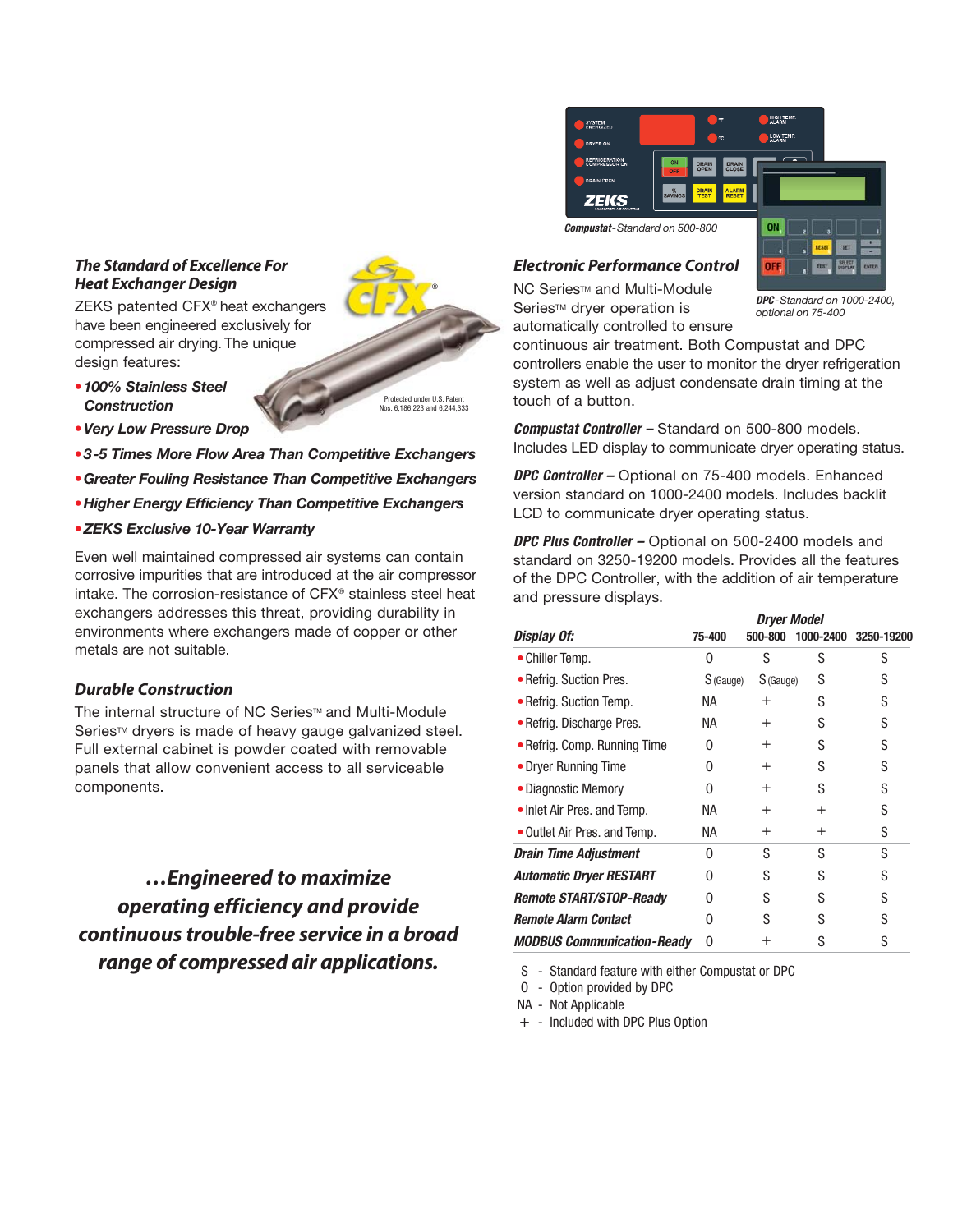

### Standard:

- Stainless Steel CFX<sup>®</sup> Heat Exchangers Patented CFX® stainless steel heat exchangers used in all precooler/reheater and chiller assemblies.
- Fully Hermetic Refrigeration Compressor(s) Quiet, reliable operation.
- High Efficiency Moisture Separator Collects condensate, eliminates moisture reentrainment.
- Timed Electric Condensate Drain Fully adjustable with large port that resists clogging.
- Electronic Performance Controller (optional on 75-400) Enables performance modification and real-time monitoring of dryer functions.
- Air-Cooled Refrigeration Condenser (75-2,400) Condenser is mounted to maximize air flow.
- Water-Cooled Refrigeration Condensers (3,250-19,200) Internally mounted condenser in each module makes use of available cooling supply.
- Multiple Electric Disconnects (3,250-19,200) Enable isolation of individual modules for service while dryer remains operational.
- Single Point Electric Service Connection Minimizes installation cost.
- Closed Frame Construction Full powder coated cabinet protects internal components.
- Air Circuit Precooler/Reheater Conditions air optimally for compressed air system.
- Environmentally Friendly Refrigerant NC Series™ and Multi-Module Series™ dryers use R-404A refrigerant.

### Optional:

- NEMA 4 Electrics (200-19,200) Water tight and dust tight enclosure for indoor/outdoor protection against rain, falling water, and washdown.
- Water-Cooled Refrigeration Condenser (200-2,400) Condenser makes use of available cooling supply.
- Air-Cooled Refrigeration Condensers (3,250-19,200) Condensers maintain individual module efficiency in all ambient conditions.
- Savair<sup>™</sup> No Air-Loss Condensate Drains (3,250-19,200) Pneumatically operated demand drains waste no compressed air. Each has a large discharge port that resists clogging.
- Removable-Head Condensers (3,250-19,200) Permit cleaning of the condensers in applications where water has high concentrations of silt or particulate. Units are top-mounted for convenient access.
- CME Cold Mist Eliminator (200-400) 99% removal of air compressor lubricant carryover.

Exclusive Warranty In addition to the standard dryer warranty, refrigeration compressors are warranted for five years and CFX® heat exchangers for ten years.

> Refer to: ZEKS Product Warranty Policies and Procedures.

## *Sizing and Selection*

Dryer selection is based on matching dryer treatment capacity to the total maximum compressed air volume (SCFM). Select a model that has the required treatment capacity (SCFM) from the Technical Specifications Charts. Use the following Correction Factors to select a model that provides the required dew point for an application that deviates from the standard ISO 7183 rating conditions (selection example provided):

| <b>Dryer Selection Example</b> |                   | <b>Inlet Air Temperature</b> | <b>Correction Factor</b> | <b>Inlet Air Pressure</b> | <b>Correction Factor</b> | <b>Ambient Air Temperature</b> | <b>Correction Factor</b> |
|--------------------------------|-------------------|------------------------------|--------------------------|---------------------------|--------------------------|--------------------------------|--------------------------|
| Air Volume Requirement:        | <b>375 SCFM</b>   | 80ºF                         | .61                      | 50 psig                   | <b>1.29</b>              | 80 <sup>o</sup> F              | .80                      |
| Inlet Air Temperature:         | 110º F            | 90 <sup>o</sup> F            | .79                      | 75 psig                   | 1.10                     | $90^{\circ}$ F                 | .89                      |
| Inlet Air Pressure:            | 150 psig          | 100ºF                        | .00.                     | 100 psia                  | 1.00                     | 100ºF                          | .00.                     |
| Ambient Air Temperature:       | 90 <sup>o</sup> F | 110ºF                        | 1.23 <sub>1</sub>        | 150 psig                  | .86                      | 110 <sup>o</sup> F             | . 16                     |
|                                |                   | 120ºF                        | 51.,                     | 250 psig                  | .79                      | 1130F                          | .27                      |

Corrected SCFM can be calculated with the correction factors:

#### 1.23 x .86 x .89 x 375 SCFM = 353 SCFM corrected

Select the model that matches or exceeds the corrected treatment capacity(SCFM). For the example given, it is model 400NCG delivering 38o F PDP. See Technical Specifications charts on back page.